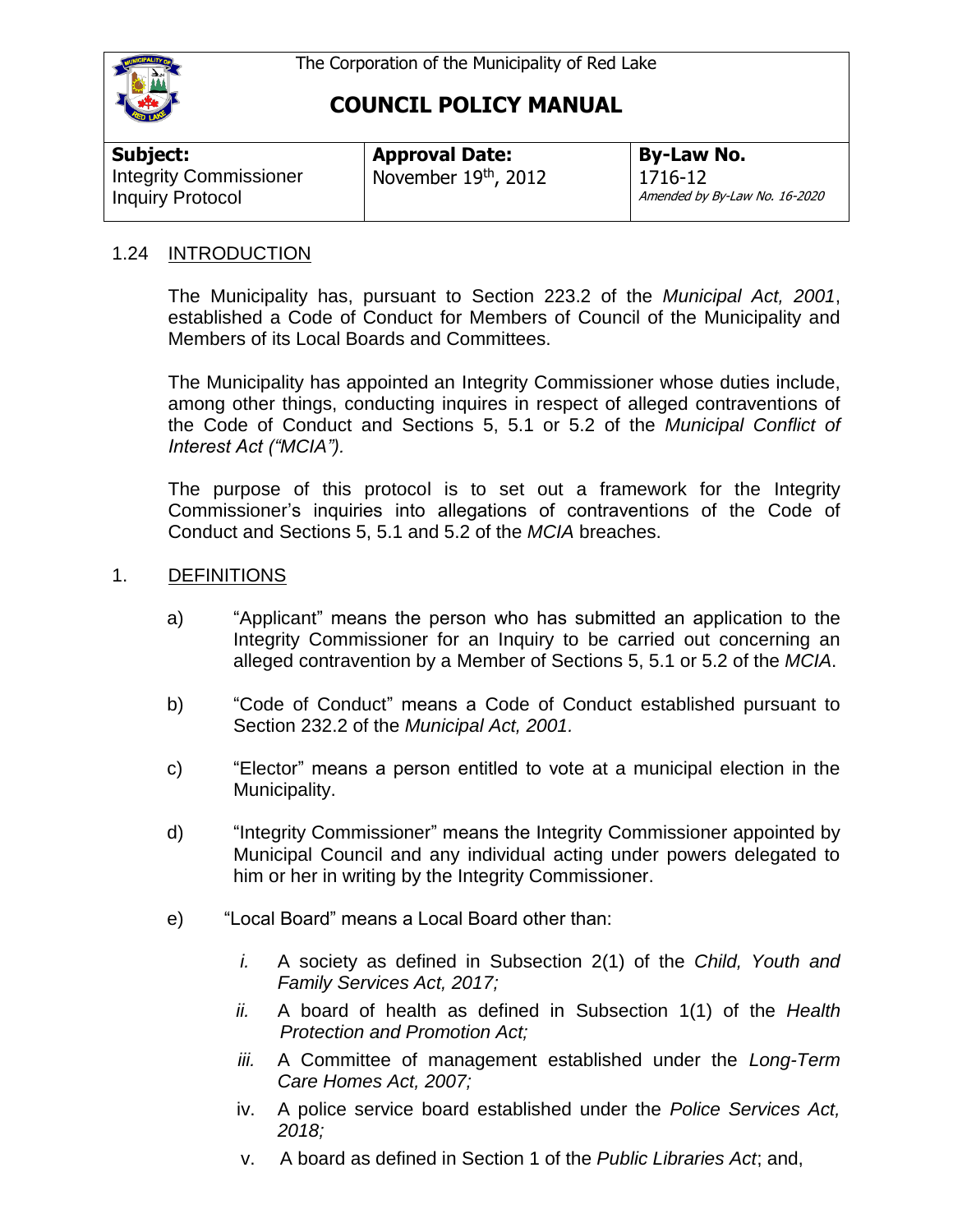

| <b>Subject:</b>                                          | <b>Approval Date:</b>  | <b>By-Law No.</b>                        |
|----------------------------------------------------------|------------------------|------------------------------------------|
| <b>Integrity Commissioner</b><br><b>Inquiry Protocol</b> | November $19th$ , 2012 | 1716-12<br>Amended by By-Law No. 16-2020 |

- vi. A corporation established in accordance with Section 203 of the *Municipal Act, 2001.*
- f) "Member" means a Member of the Municipal Council and any person on his or her staff and/or a Member of a Local Board or a Committee of the Municipality and any person on his or her staff.
- g) "Requestor" means the person who has submitted a request to the Integrity Commissioner for an Inquiry concerning an alleged contravention of the applicable Code of Conduct.
- h) "Respondent" means the person who is alleged to have violated the Code of Conduct or Sections 5, 5.1 or 5.2 of the *MCIA* and whom an Integrity Commissioner inquiry application has been submitted.

# 2. INTEGRITY COMMISSIONER

2.1 FUNCTIONS

The Integrity Commissioner reports to Council and is responsible for performing in an independent manner, the functions assigned by the Municipality with respect to any of the following:

- 1. The application of the Code of Conduct for Members.
- 2. The application of any procedures, rules and policies of the Municipality and Local Boards and Committees governing the ethical behaviour of Members.
- 3. The application of Sections 5, 5.1 and 5.2 of the *MCIA* to Members.
- 4. Requests from Members for advice respecting their obligations under the Code of Conduct applicable to the Member.
- 5. Requests from Members for advice respecting their obligations under a procedure, rule or policy of the Municipality or of the Local Board and Committees, as the case may be, governing the ethical behaviour of Members.
- 6. Requests from Members for advice respecting their obligations under the *MCIA*.
- 7. The provision of educational information to Members, the Municipality and the public about the Municipality's Code of Conduct for Members and about the *MCIA*.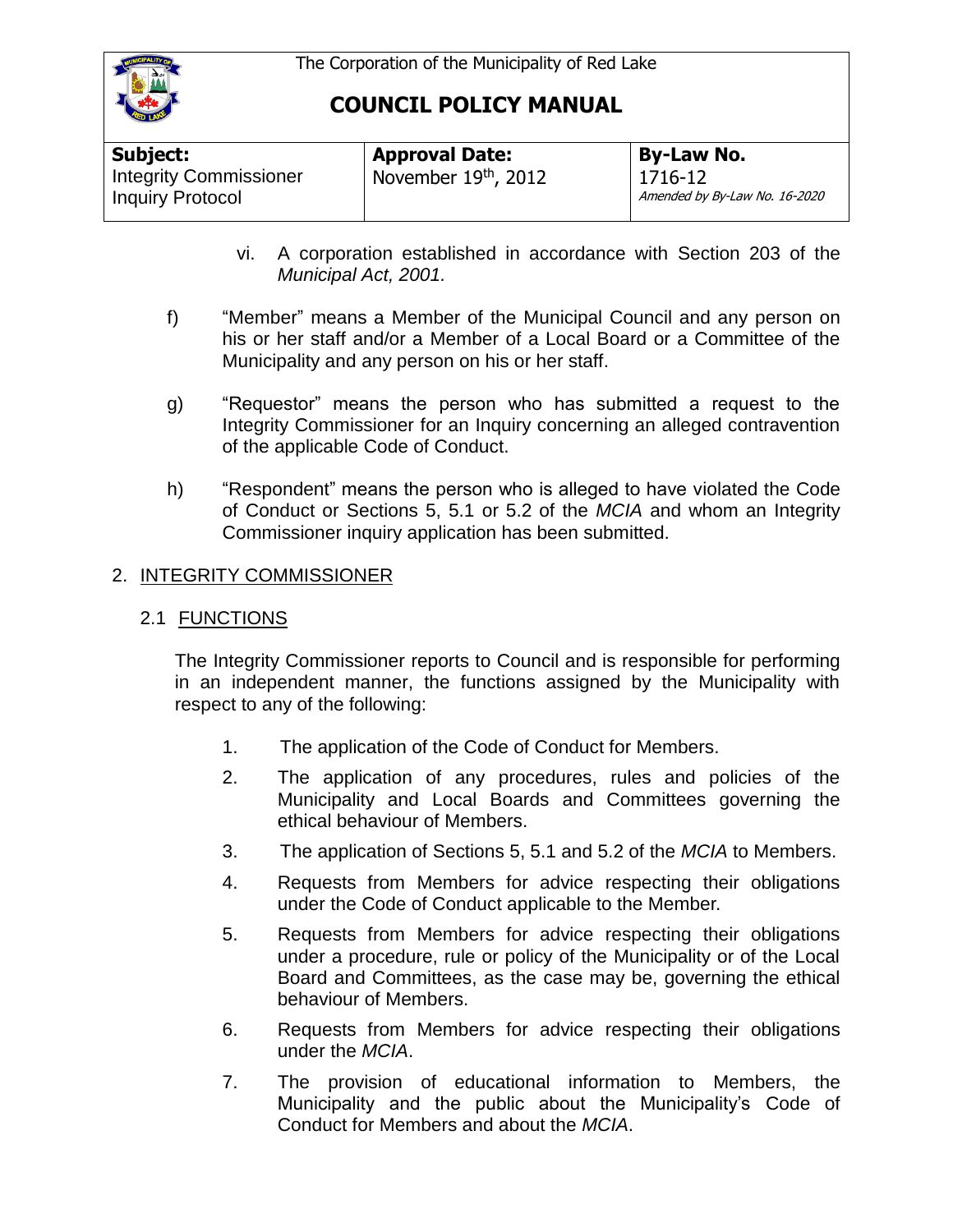

| Subject:                      | <b>Approval Date:</b>  | <b>By-Law No.</b>             |
|-------------------------------|------------------------|-------------------------------|
| <b>Integrity Commissioner</b> | November $19th$ , 2012 | 1716-12                       |
| <b>Inquiry Protocol</b>       |                        | Amended by By-Law No. 16-2020 |

### 2.2 POWERS AND DUTIES

In carrying out the responsibilities described in Section 2.1 above, the Integrity Commissioner may exercise such powers and shall perform such duties as may be assigned to him or her by the Municipality.

### 2.3 DELEGATION

After satisfying himself or herself that a person is fully capable of carrying out the Integrity Commissioner's powers or duties, the Integrity Commissioner may, in writing, delegate to any person, other than a Member of Council, any such duties or powers. For greater certainty, if the Integrity Commissioner delegates any duties or powers, the Integrity Commissioner may continue to exercise the delegated powers and duties despite the delegation.

### 2.4 OUTSIDE ASSISTANCE

In performing any of his or her duties, the Integrity Commissioner may engage outside assistance or consult with the Municipality's legal counsel. When the Municipality's legal counsel is assisting the Integrity Commissioner their role is solely to assist the Integrity Commissioner and not any particular individual.

### 3. REQUESTS FOR ADVICE

### 3.1 REQUESTS FOR ADVICE SHALL BE IN WRITING

A request by a Member for advice from the Integrity Commissioner under paragraphs 4, 5 or 6 of Section 2.1 above, shall be made in writing.

### 3.2 ADVICE SHALL BE IN WRITING

If the Integrity Commissioner provides advice to a Member under paragraphs 4, 5 or 6 of Section 2.1 above, the advice shall be in writing.

### 3.3 RELEASE OF ADVICE

Advice provided by the Integrity Commissioner to a Member under paragraphs 4, 5 or 6 of Section 2.1 above may be released by the Integrity Commissioner:

1. With the Member's written consent; or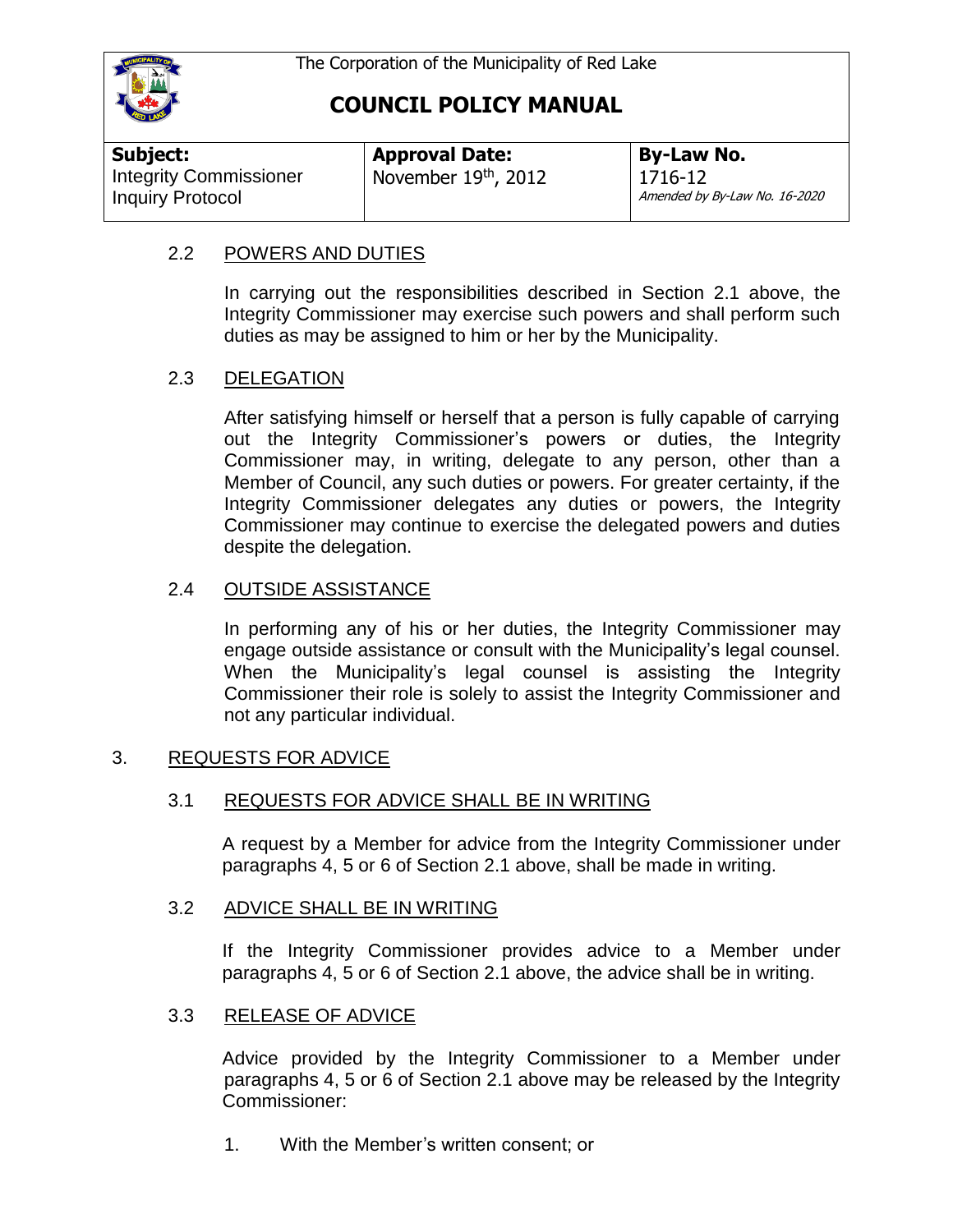

| <b>Subject:</b>                                          | <b>Approval Date:</b> | By-Law No.                               |
|----------------------------------------------------------|-----------------------|------------------------------------------|
| <b>Integrity Commissioner</b><br><b>Inquiry Protocol</b> | November 19th, 2012   | 1716-12<br>Amended by By-Law No. 16-2020 |

2. Without the Member's written consent if the Member releases part of the advice.

### 4. INQUIRY BY INTEGRITY COMMISSIONER RE CODE OF CONDUCT

### 4.1 REQUEST FOR INQUIRY

A request for Inquiry may be made in writing to the Integrity Commissioner by a Member, staff or Member of the public about whether a Member has contravened the Code of Conduct.

### 4.2 REQUEST CONTENTS

A request for Inquiry under Section 4.1 above may be in the form set out in Schedule "A" or, otherwise, shall include sufficient information to set out a prima facie contravention of the applicable Code of Conduct, including, but not necessarily limited to, all of the following:

- The Requestor's name and contact information.
- What happened a description of the events or situation.
- When it happened dates and times of the events or incidents.
- Where it happened the location(s) where the events or incidents occurred.
- Who saw it happen the names of any witnesses, if any.

### 4.3 JURISDICTION RE WORKPLACE VIOLENCE, HARASSMENT, AND SEXUAL HARASSMENT

Requests made under this Section must specifically refer to alleged contraventions of the Code of Conduct by a Member. Allegations of workplace violence, harassment, and sexual harassment by a Member must be reported in the manner set out in the Municipality of Red Lake "*Workplace Violence, Workplace Harassment and Sexual Harassment"* policies and must be reported as provided thereunder and that policy shall exclusively apply in respect of any such report.

### 4.4 REQUEST REVIEW

The Integrity Commissioner will conduct an initial review of the request to ensure that it is a proper allegation of a breach of the Code of Conduct If, after the initial review, the Integrity Commissioner determines that the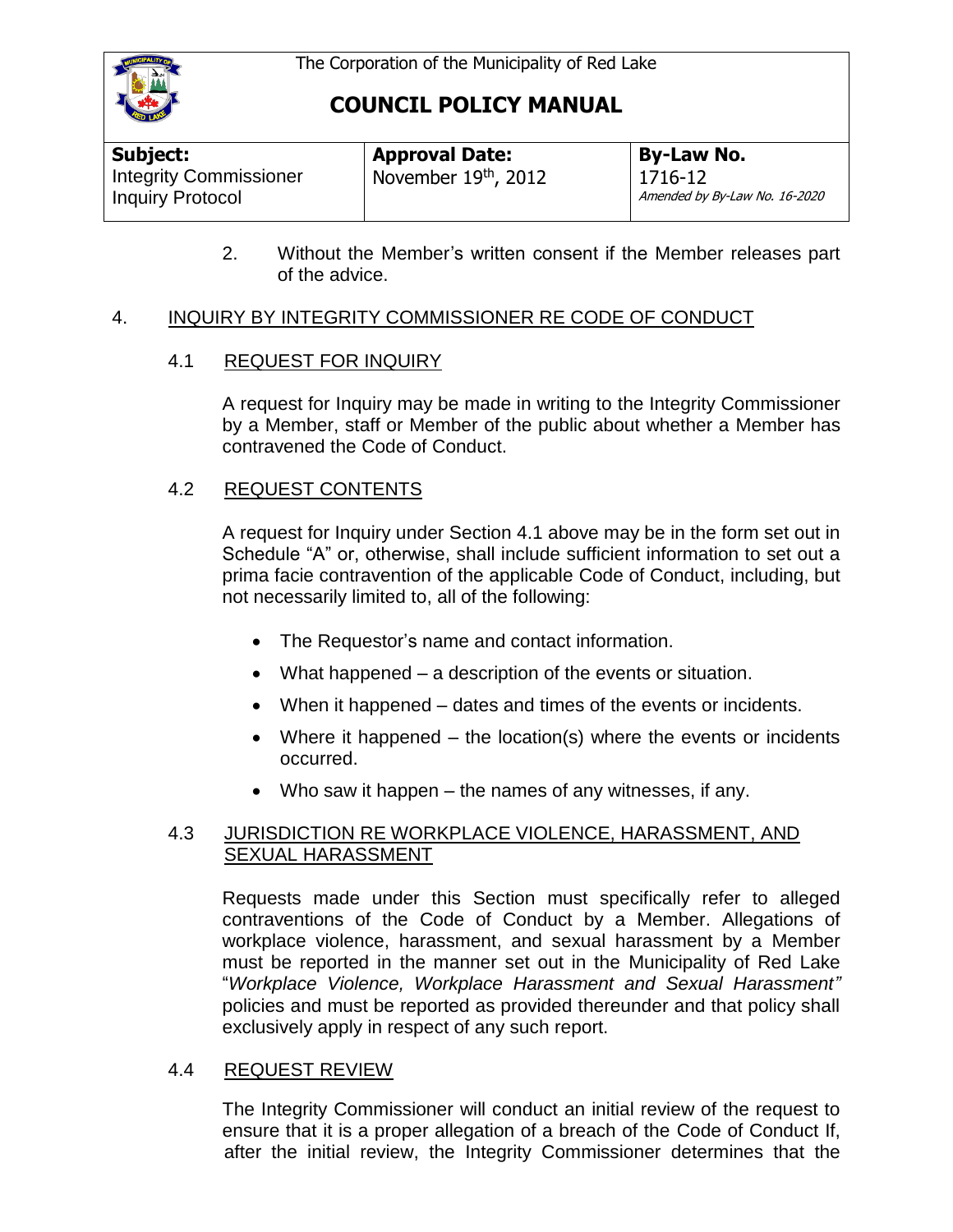

| Subject:                                                 | <b>Approval Date:</b>  | By-Law No.                               |
|----------------------------------------------------------|------------------------|------------------------------------------|
| <b>Integrity Commissioner</b><br><b>Inquiry Protocol</b> | November $19th$ , 2012 | 1716-12<br>Amended by By-Law No. 16-2020 |

request is not properly an allegation of a breach of the Code of Conduct, there are insufficient grounds to believe that there has been a contravention of the Code of Conduct, or the Integrity Commissioner determines that an inquiry is not appropriate for any other reason in the Integrity Commissioner's reasonable discretion, the Integrity Commissioner will dismiss the request. When determining if an Inquiry is appropriate, the Integrity Commissioner may, among other things, take into account the date of the alleged breach. Further, the Integrity Commissioner shall, in his or her discretion, dismiss the request. If, upon initial review, the Integrity Commissioner determines that the Requestor has not supplied the information as mentioned by Section 4.2, the Integrity Commissioner will advise the Requestor that he or she must supply additional information and shall take no further action until the information is provided.

### 4.5 POWERS OF INQUIRY

The Integrity Commissioner may elect to exercise the powers under Sections 33 and 34 of the *Public Inquiries Act, 2009*, in which case, notwithstanding anything to the contrary herein, those Sections apply to the inquiry.

# 4.6 INFORMATION

The Municipality, its Local Boards and Committees shall give the Integrity Commissioner such information as the Integrity Commissioner believes to be necessary for an Inquiry including free access to all books, accounts, financial records, electronic data processing records, reports, files and other papers, things or property belonging to or used by the Municipality, Committee or a Local Board. For greater certainty, providing the Integrity Commissioner with information concerning legal advice shall be deemed not to constitute a waiver of Solicitor-Client Privilege.

### 4.7 PENALTIES THE MUNICIPALITY MAY IMPOSE

Council may impose either of the following penalties on a Member if the Integrity Commissioner reports to the Municipality that the Member has contravened the Code of Conduct:

- 1. A reprimand;
- 2. Suspension of the remuneration paid to the Member in respect of his or her services as a Member for a period of up to 90 days;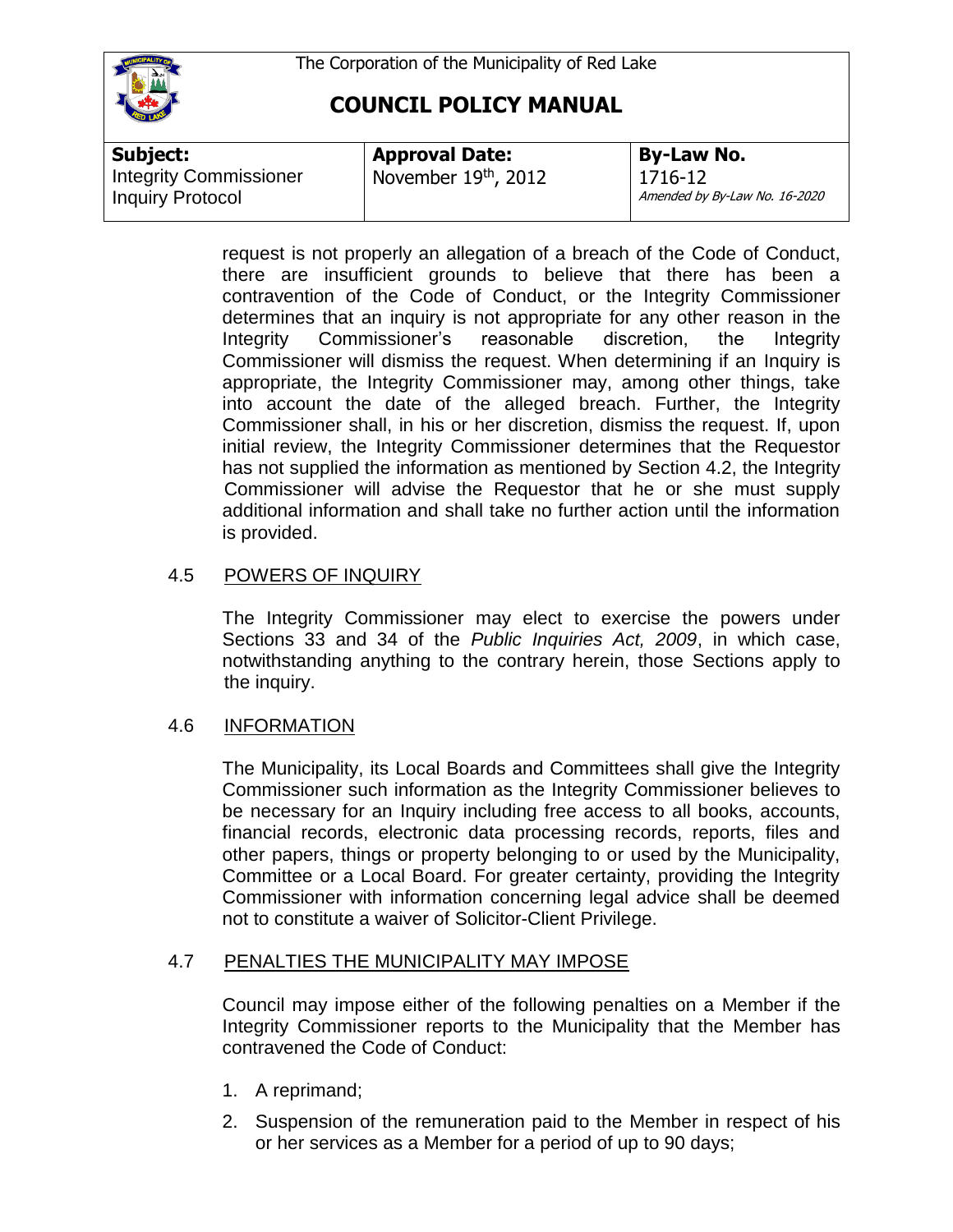

| <b>By-Law No.</b>                                 |
|---------------------------------------------------|
| 1716-12<br>Amended by By-Law No. 16-2020          |
| <b>Approval Date:</b><br>I November $19th$ , 2012 |

- 3. Other penalties, including but not necessarily limited to:
	- a) Removal from Membership of a Committee or Local Board;
	- b) Removal as Chair of a Committee or Local Board;
	- c) Require repayment or reimbursement of moneys received;
	- d) Return of property or reimbursement of its value;
	- e) Request for an apology to Council, the Requestor or other relevant party;
	- f) Revocation of travel or other budget;
	- g) Request for resignation;
	- h) Trespass Order restricting access except for Council Meetings.

# 4.8 PENALTIES THE LOCAL BOARD OR COMMITTEE MAY IMPOSE

A Local Board or Committee may impose any of the penalties described in Section 4.7 above on a Member of the Local Board or Committee if the Integrity Commissioner reports to the Local Board or Committee that, in his or her opinion, the Member of the Local Board or Committee has contravened the Code of Conduct applicable to the Member of the Local Board or Committee, and if the Municipality has not imposed a penalty on the Member of the Local Board or Committee under Section 4.7 above in respect of the contravention.

# 4.9 TERMINATION OF INQUIRY WHEN REGULAR ELECTION BEGINS

If the Integrity Commissioner has not completed an Inquiry before Nomination Day for a regular election, as set out in Section 31 of the *Municipal Elections Act, 1996,* the Integrity Commissioner shall terminate the Inquiry on that day. If an inquiry is so terminated, the Integrity Commissioner shall not commence another Inquiry in respect of the matter unless, within six (6) weeks after Voting Day in a regular election as set out in Section 5 of the *Municipal Elections Act, 1996*, the person or entity who made the request or the Member or former Member whose conduct is concerned makes a written request to the Integrity Commissioner that the inquiry be commenced.

# 4.10 OTHER RULES THAT APPLY DURING REGULAR ELECTION

The following rules apply during the period of time starting on Nomination Day for a regular election, as set out in Section 31 of the *Municipal*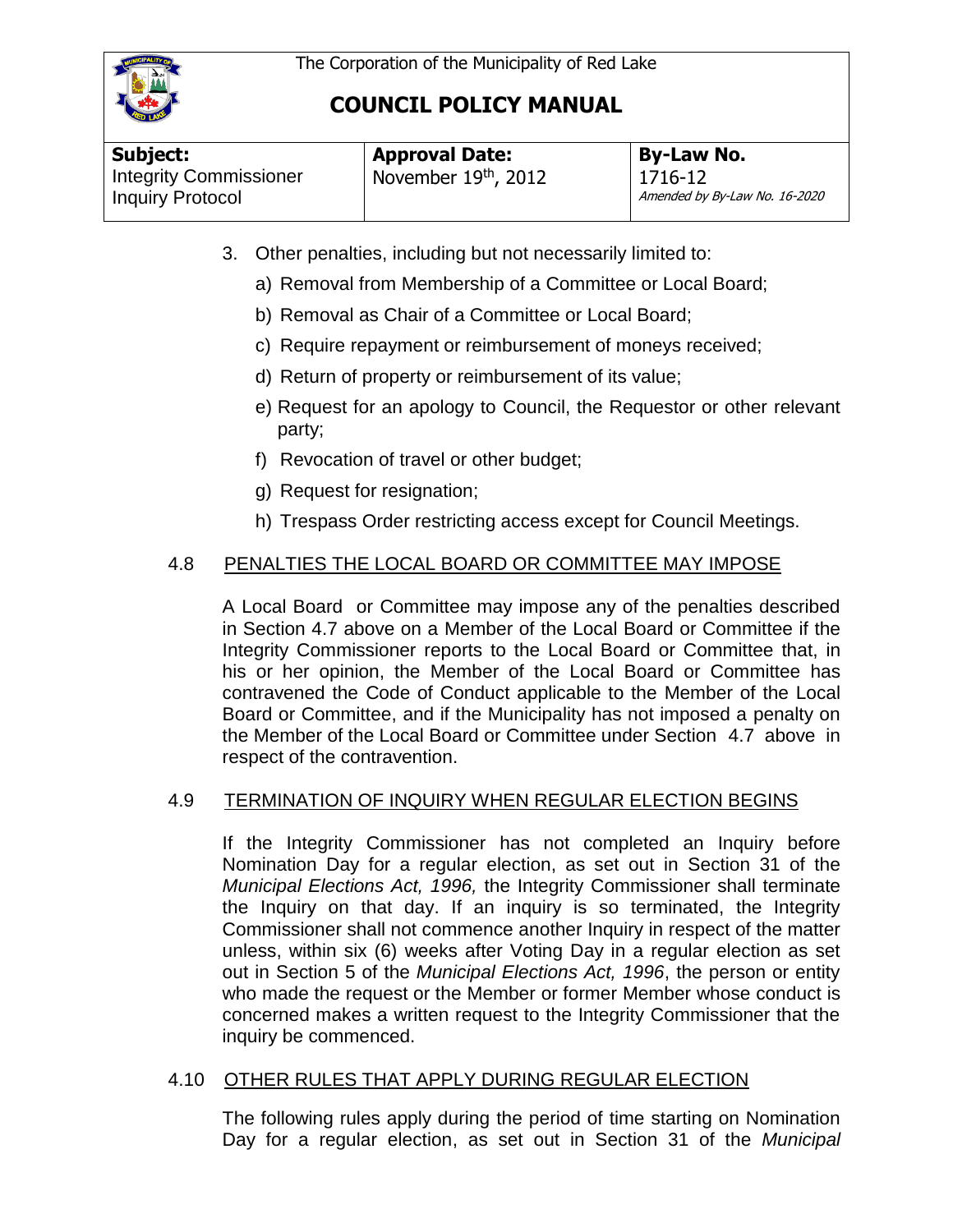

| Subject:                                                 | <b>Approval Date:</b>  | <b>By-Law No.</b>                        |
|----------------------------------------------------------|------------------------|------------------------------------------|
| <b>Integrity Commissioner</b><br><b>Inquiry Protocol</b> | November $19th$ , 2012 | 1716-12<br>Amended by By-Law No. 16-2020 |

*Elections Act, 1996*, and ending on Voting Day in a regular election, as set out in Section 5 of that Act:

- 1. There shall be no requests for an inquiry about whether a Member of Council or of a Local Board or Committee has contravened the Code of Conduct applicable to the Member.
- 2. The Integrity Commissioner shall not report to the Municipality or Local Board or Committee about whether, in his or her opinion, a Member of Council or of a Local Board or Committee has contravened the Code of Conduct applicable to the Member.
- 3. The Municipality or Local Board or Committee shall not consider whether to impose the penalties referred to in Sections 4.7 and 4.8 above on a Member of Council or of a Local Board or Committee.

### 5. INQUIRY BY INTEGRITY COMMISSIONER RE SECTIONS 5, 5.1 or 5.2 of the *MCIA*

### 5.1 APPLICATION

An Elector, or a person demonstrably acting in the public interest, may apply in writing to the Integrity Commissioner for an Inquiry to be carried out concerning an alleged contravention of Sections 5, 5.1 or 5.2 of the *MCIA* by a Member.

### 5.2 CONTENT OF APPLICATION

An application may be in the form set out in Schedule "B" or, otherwise, shall set out the reasons for believing that the Member has contravened Sections 5, 5.1 or 5.2 of the *MCIA* and include the Applicant's name and contact information and a Statutory Declaration attesting to the fact that the Applicant became aware of the contravention not more than six (6) weeks before the date of the application or, in the case where the Applicant became aware of the alleged contravention during the period of time described in paragraph 1 of Section 5.6 below, a Statutory Declaration attesting to the fact that the Applicant became aware of the alleged contravention during that period of time.

### 5.3 REVIEW OF APPLICATION

The Integrity Commissioner will conduct an initial review of the application to ensure that it complies with this Section. If the application does not comply with this Section, the Integrity Commissioner will advise the Applicant about the non-compliance in writing and the Integrity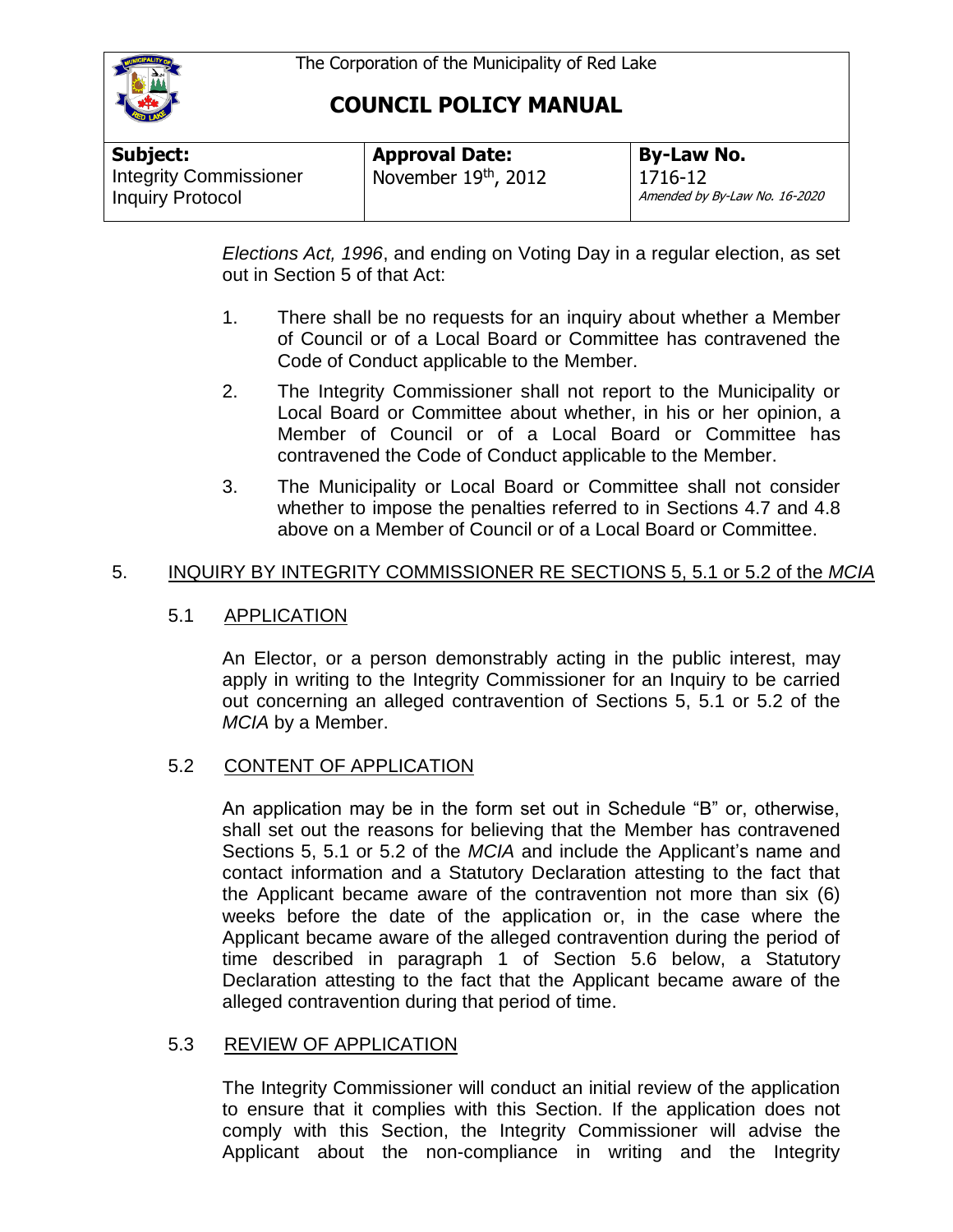

| Subject:                                                 | <b>Approval Date:</b>  | <b>By-Law No.</b>                        |
|----------------------------------------------------------|------------------------|------------------------------------------|
| <b>Integrity Commissioner</b><br><b>Inquiry Protocol</b> | November $19th$ , 2012 | 1716-12<br>Amended by By-Law No. 16-2020 |

Commissioner shall take no further action unless or until the Applicant submits an inquiry application. If upon initial review, the Integrity Commissioner determines that the application is not properly an application alleging contravention of Sections 5, 5.1 or 5.2 of the *MCIA* or there are no reasonable grounds to support the application, the Integrity Commissioner shall dismiss the application.

# 5.4 NO APPLICATION FOR INQUIRY DURING REGULAR ELECTION

No application for an inquiry under this Section may be made to the Integrity Commissioner during the period of time starting on Nomination Day for a regular election, as set out in Section 31 of the *Municipal Elections Act, 1996*, and ending on Voting Day in a regular election as set out in Section 5 of that Act.

# 5.5 APPLICATION TIMING

An application under this Section may only be made within six (6) weeks after the Applicant became aware of the alleged contravention. No application shall be brought after the expiration of six (6) years from the time at which the contravention is alleged to have occurred.

# 5.6 EXCEPTION

Despite Section 5.5 above, an application may be made more than six (6) weeks after the Applicant became aware of the alleged contravention if both of the following are satisfied:

- 1. The Applicant became aware of the alleged contravention six (6) weeks before Nomination Day for a regular election, as set out in Section 31 of the *Municipal Elections Act, 1996*, and ending on Voting Day in a regular election, as set out in Section 5 of that Act.
- 2. The Applicant applies to the Integrity Commissioner under Section 5.1 within six (6) weeks after the day after Voting Day in a regular election, as set out in Section 5 of the *Municipal Elections Act, 1996.*

### 5.7 PUBLIC MEETING

If the Integrity Commissioner decides to conduct an Inquiry, the Integrity Commissioner may have a public meeting to discuss the Inquiry.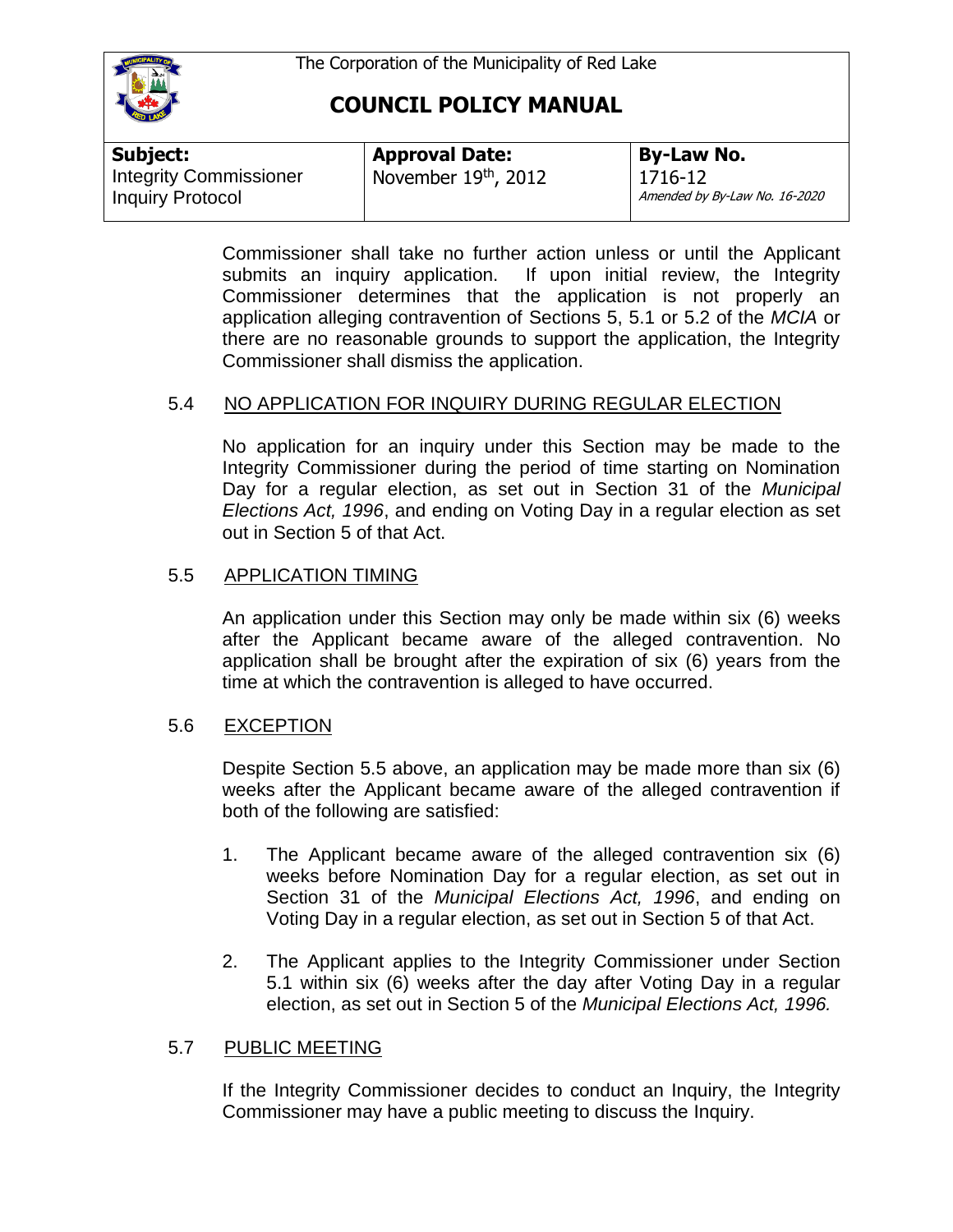

| Subject:                      | <b>Approval Date:</b>  | <b>By-Law No.</b>                        |
|-------------------------------|------------------------|------------------------------------------|
| <b>Integrity Commissioner</b> | November $19th$ , 2012 | 1716-12<br>Amended by By-Law No. 16-2020 |
| <b>Inquiry Protocol</b>       |                        |                                          |

### 5.8 POWERS OF INQUIRY

The Integrity Commissioner may elect to exercise the powers under Sections 33 and 34 of the *Public Inquiries Act, 2009*, in which case, notwithstanding anything to the contrary herein, those Sections apply to the Inquiry.

### 5.9 INFORMATION

The Municipality and its Local Boards and Committees shall give the Integrity Commissioner such information as the Integrity Commissioner believes to be necessary for an inquiry including free access to all books, accounts, financial records, electronic data processing records, reports, files and other papers, things or property belonging to or used by the Municipality or a Local Board or Committee. For greater certainty, providing the Integrity Commissioner with information concerning legal advice shall be deemed not to constitute a waiver of Solicitor-Client Privilege.

### 5.10 TERMINATION OF INQUIRY WHEN REGULAR ELECTION BEGINS

If the Integrity Commissioner has not completed an Inquiry before Nomination Day for a regular election, as set out in Section 31 of the *Municipal Elections Act, 1996*, the Integrity Commissioner shall terminate the Inquiry on that day.

#### 5.11 NO OTHER INQUIRY IN RESPECT OF THE MATTER TO COMMENCE WITHOUT APPLICATION

If an inquiry is terminated under Section 5.10, the Integrity Commissioner shall not commence another Inquiry in respect of the matter unless, within six (6) weeks after Voting Day in a regular election as set out in Section 5 of the *Municipal Elections Act, 1996*, the person who made the application or the Member or former Member whose conduct is concerned applies in writing to the Integrity Commissioner for the Inquiry to be carried out.

### 5.12 TIMING FOR COMPLETION OF INQUIRY

The Integrity Commissioner shall complete the inquiry within 180 days after receiving the completed inquiry application under Section 5.1 above unless the Inquiry is terminated under Section 5.10 above.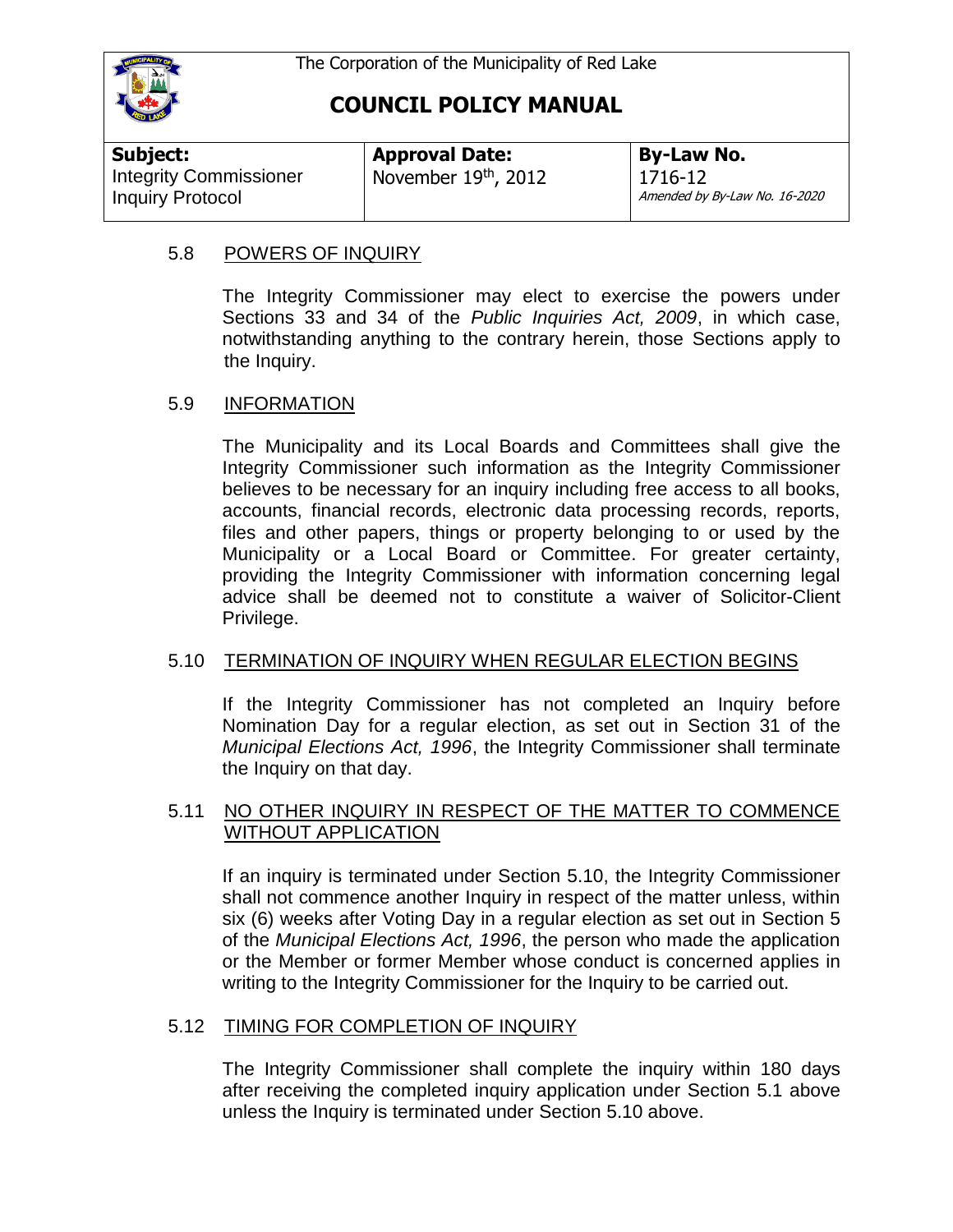

| Subject:                                                 | <b>Approval Date:</b> | <b>By-Law No.</b>                            |
|----------------------------------------------------------|-----------------------|----------------------------------------------|
| <b>Integrity Commissioner</b><br><b>Inquiry Protocol</b> | November 19th, 2012   | $1716 - 12$<br>Amended by By-Law No. 16-2020 |

### 5.13 DECISION TO APPLY TO A JUDGE UPON COMPLETION OF INQUIRY

Upon completion of the inquiry, the Integrity Commissioner may, if he or she considers it appropriate, apply to a judge for a determination as to whether the Member has contravened Sections 5, 5.1 or 5.2 of the *MCIA*.

### 5.14 NOTICE TO APPLICANT RE DECISION NOT TO APPLY TO A JUDGE

The Integrity Commissioner shall advise the Applicant if the Integrity Commissioner will not be making an application to a judge.

#### 5.15 REASONS RE DECISION TO APPLY TO A JUDGE

After deciding whether or not to apply to a judge, the Integrity Commissioner shall publish written reasons for the decision.

### 5.16 COSTS

The Integrity Commissioner's costs of applying to a judge shall be paid by:

- 1. The Municipality, if the Member is alleged to have contravened Sections 5, 5.1 or 5.2 of the *MCIA* as Member of Council of the Municipality; or
- 2. The Local Board or Committee, if the Member is alleged have contravened Sections 5, 5.1 or 5.2 of the *MCIA* as Member of the Local Board or Committee.

### 6. CONDUCT OF INQUIRY

The Integrity Commissioner may conduct such inquiry as he or she considers necessary in response to an inquiry request or application under Sections 4 or 5 above and such inquiry may include all or some of the following:

- Informing the Respondent of the application;
- Interviewing the Applicant, the Respondent, any person involved in the incident, and any identified witnesses;
- Interviewing any other person who may have knowledge of the incidents related to the application or any other similar incidents; and
- Reviewing any information the Integrity Commissioner believes necessary and document such review.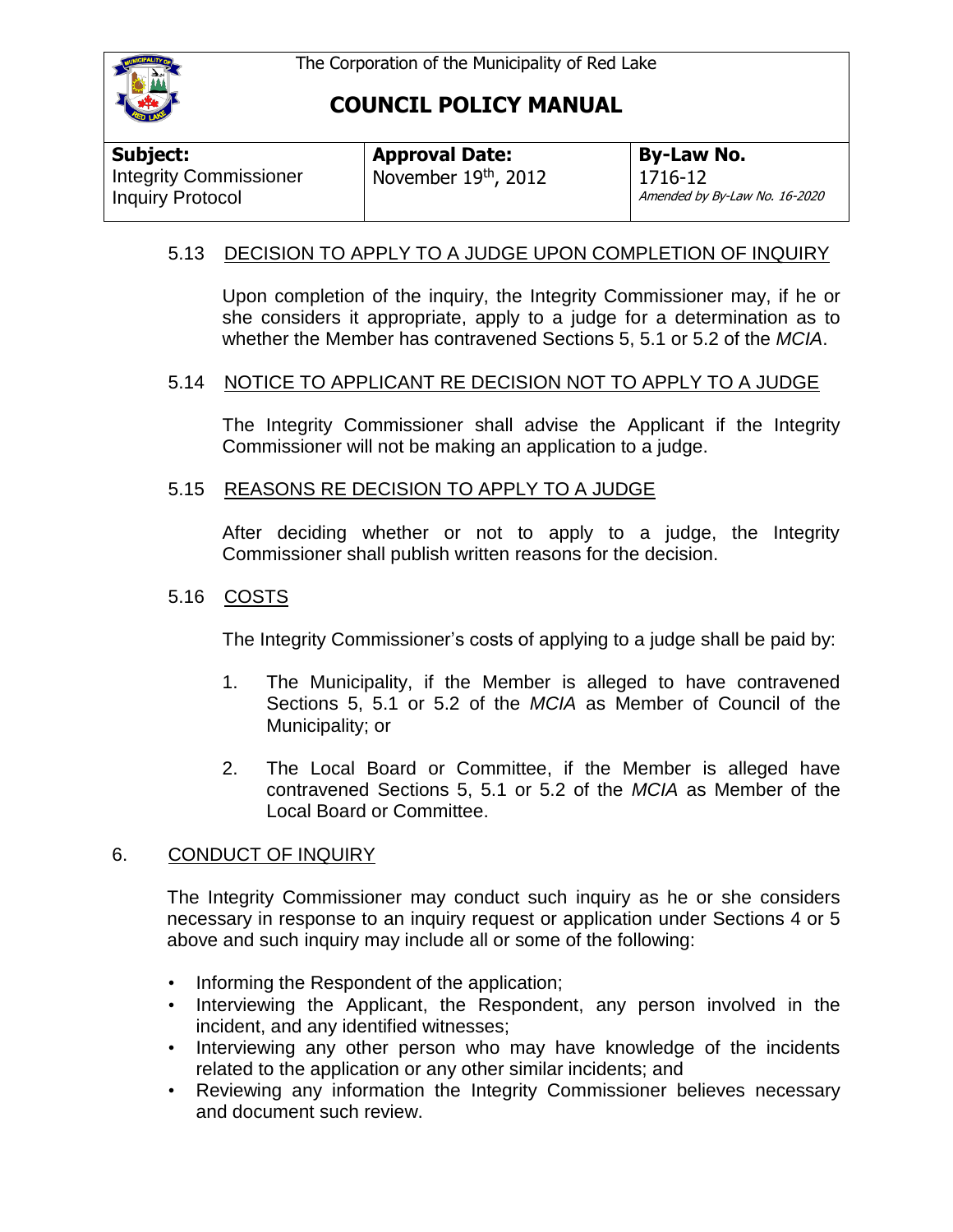

| Subject:                                          | <b>Approval Date:</b> | <b>By-Law No.</b>                        |
|---------------------------------------------------|-----------------------|------------------------------------------|
| <b>Integrity Commissioner</b><br>Inquiry Protocol | November 19th, 2012   | 1716-12<br>Amended by By-Law No. 16-2020 |

### 7. REFERENCE TO APPROPRIATE AUTHORITIES

### 7.1 REFERRAL OF MATTER BY INTEGRITY COMMISSIONER

If the Integrity Commissioner, when conducting an Inquiry, determines that there are reasonable grounds to believe that there has been a contravention of the *Criminal Code of Canada* or any other Act, the Integrity Commissioner shall immediately refer the matter to the appropriate authorities and suspend the inquiry until any resulting investigation, including, but not limited to, police investigations and/or the charges have been finally disposed of, and shall report the suspension to Council. Contravention of any other Act includes, but is not limited to, contravention of the *Occupational Health and Safety Act.* 

# 7.2 NO DEROGATION OF RIGHTS

The provisions of this protocol in no way affect the right of anyone to:

- a) contact the police, other law enforcement agency, or any other appropriate authority on their own initiative;
- b) exercise their right(s) under any legislation; or
- c) take any other available legal action.

# 8. CONFIDENTIALITY

### 8.1 INTEGRITY COMMISSIONER'S DUTY OF CONFIDENTIALITY

The Integrity Commissioner and every person acting under his or her jurisdiction shall preserve confidentiality with respect to all matters that come to his or her knowledge in the course of performing his or her duties. This Section prevails over the *Municipal Freedom of Information and Protection of Privacy Act.*

### 8.2 CONFIDENTIALITY OF THOSE INVOLVED IN INQUIRY

Out of respect for the relevant individuals, it is essential that the Applicant, Respondent, witnesses and anyone else involved in an Inquiry conducted by the Integrity Commissioner hereunder maintain confidentiality throughout the Inquiry and afterwards.

### 8.3 DISCLOSURE REQUIRED BY LAW

Notwithstanding Sections 8.1 or 8.2 above, information may be disclosed in a criminal proceeding, or as required by law.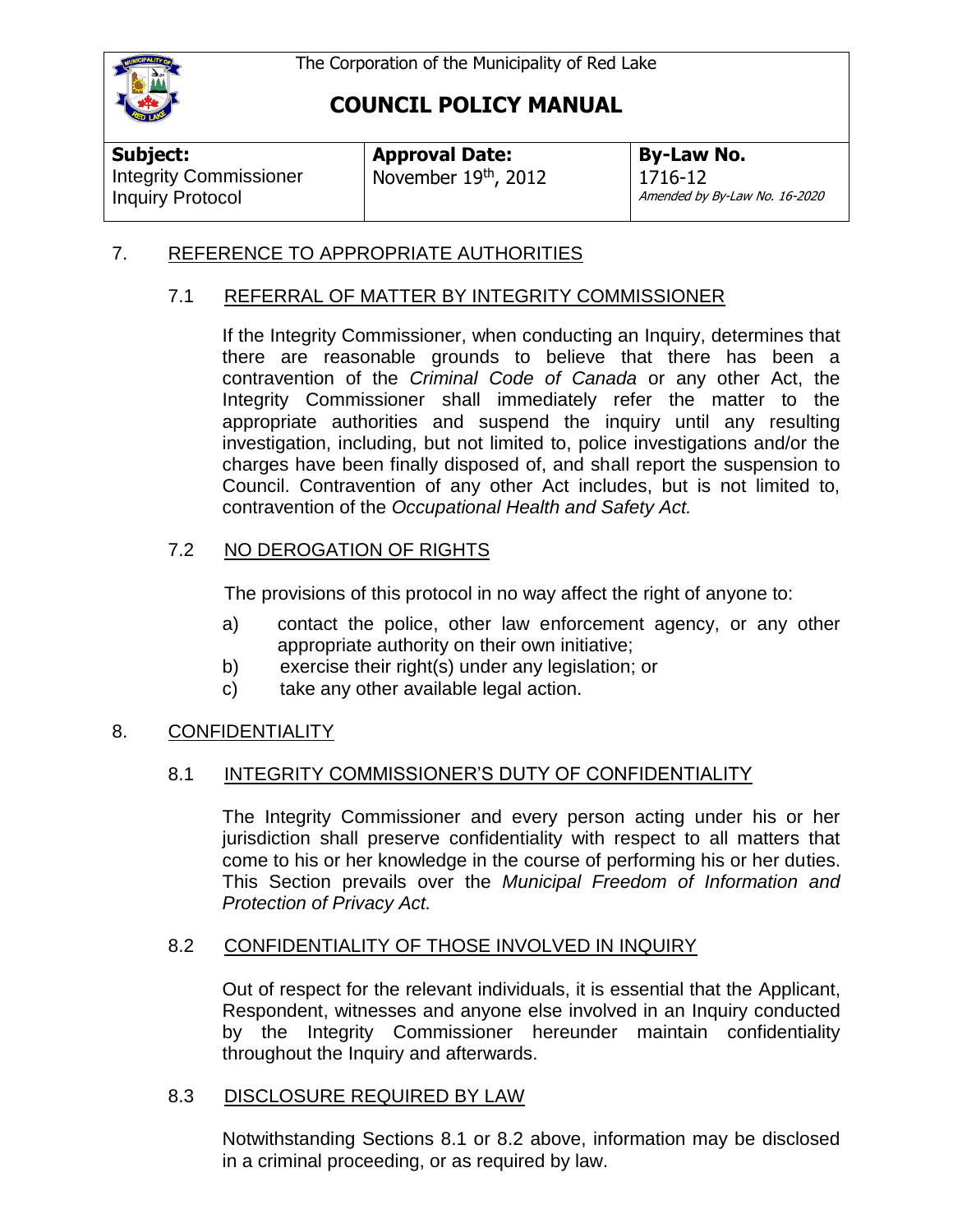

| Subject:                                                 | <b>Approval Date:</b> | <b>By-Law No.</b>                        |
|----------------------------------------------------------|-----------------------|------------------------------------------|
| <b>Integrity Commissioner</b><br><b>Inquiry Protocol</b> | November 19th, 2012   | 1716-12<br>Amended by By-Law No. 16-2020 |

### 8.4 RETENTION OF RECORDS

The Integrity Commissioner and person providing outside assistance to the Integrity Commissioner pursuant to Section 2.4 above, shall retain all records related to any application and any inquiry indefinitely.

### 9. REPORTS

### 9.1 PERIODIC REPORT TO COUNCIL

If the Integrity Commissioner provides a periodic report to the Municipality on his or her activities, the Integrity Commissioner may summarize advice he or she has given, but shall not disclose confidential information that could identify a person concerned.

### 9.2 REPORT ABOUT CONDUCT

After completing an Inquiry, the Integrity Commissioner shall provide a written report to the Municipality or the Local Board or Committee (the "Report").

The Integrity Commissioner may disclose in the Report, such matters as in the Commissioner's opinion are necessary for the purposes of the Report. Where the Integrity Commissioner finds that there has been a contravention of the Code of Conduct, the Report may, at the Integrity Commissioner's discretion, contain the following:

- 1. An outline of the Integrity Commissioner's finding; and,
- 2. The terms of any recommended corrective action;

Where the Integrity Commissioner finds that there has been a contravention of the Code of Conduct, the Report must contain sufficient information for the Municipality or Local Board or Committee to determine whether or not to impose corrective action under Section 4.7.

### 9.3 REPORT TO COUNCIL OR LOCAL BOARD OR COMMITTEE

Upon receipt of the Report, the Clerk shall indicate on the regular agenda of Council or the Local Board or Committee, notice of intent from the Integrity Commissioner to submit a Report for consideration at the following regular meeting.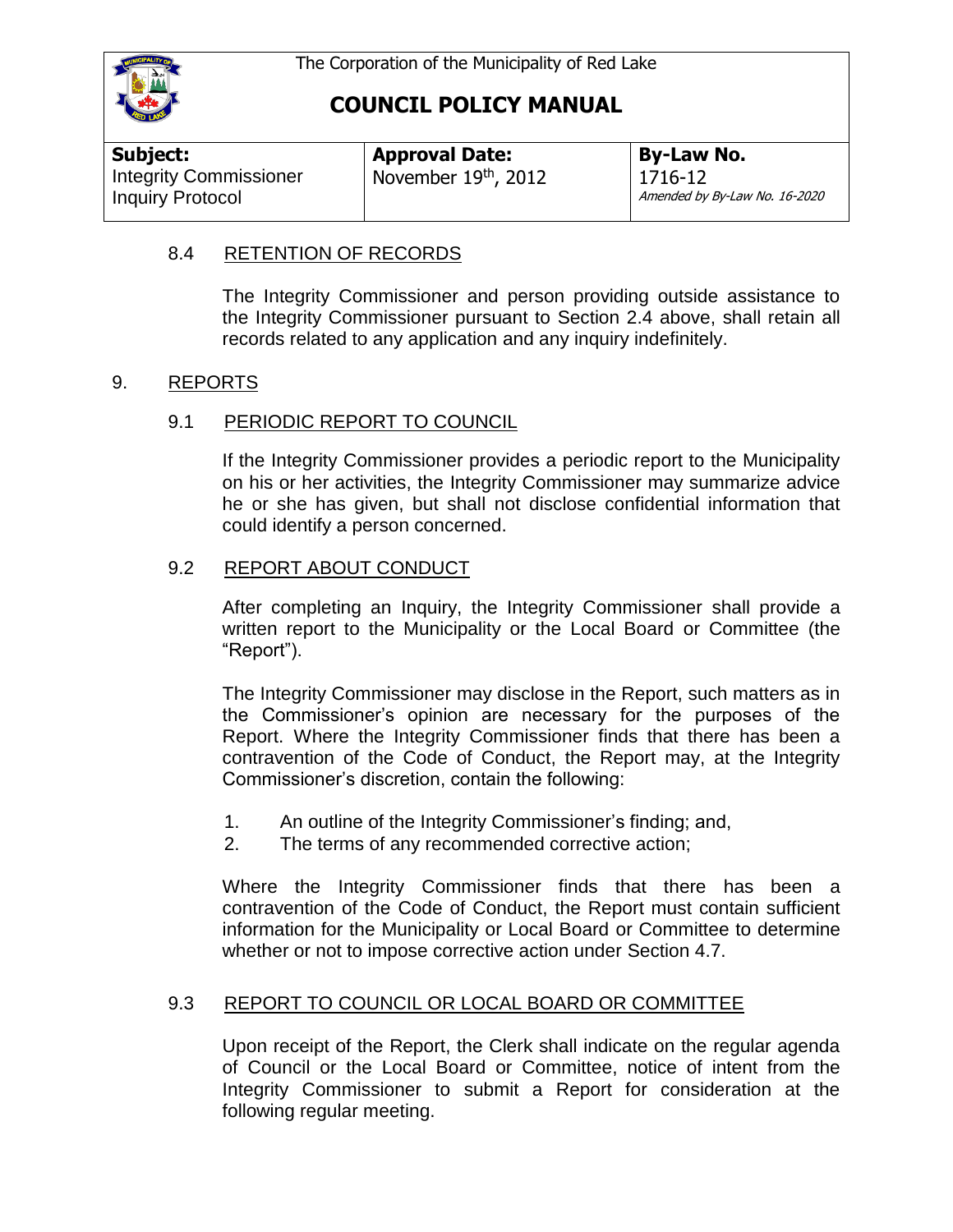

| Subject:                      | <b>Approval Date:</b>                          | <b>By-Law No.</b>             |
|-------------------------------|------------------------------------------------|-------------------------------|
| <b>Integrity Commissioner</b> | $\frac{1}{2}$ November 19 <sup>th</sup> , 2012 | 1716-12                       |
| <b>Inquiry Protocol</b>       |                                                | Amended by By-Law No. 16-2020 |

The Respondent shall have the right of reply when the Report is considered by the Municipality or the Local Board or Committee.

Upon review of the Report, Council shall pass a resolution stating whether or not it intends to take action in response to the Report, and if so, what action Council will take.

# 9.4 PUBLICATION OF REPORTS

The Municipality and each Local Board or Committee shall ensure that reports received from the Integrity Commissioner by the Municipality or by the Local Board or Committee, as the case may be, are made available to the public upon request.

### 10. BAD FAITH APPLICATIONS OR REQUESTS

If a person or entity makes a request or application for an inquiry hereunder and the Integrity Commissioner determines such request or application is made in bad faith, notwithstanding anything to the contrary in protocol, the Integrity Commissioner may disclose all relevant information concerning the request or application to the Municipality such that the Municipality may pursue any recourse available against the individual or entity. Examples of bad faith include, but are not limited to, making a report knowing the allegations therein are untrue or making a report for an improper purpose.

### 11. INDEMNITY

The Municipality shall indemnify and save harmless the Integrity Commissioner, or any person acting under the instructions of the Integrity Commissioner, for costs reasonably incurred by either of them in connection with the defence of a proceeding if the proceeding relates to an act done in good faith in the performance or intended performance of a duty or authority hereunder or an alleged neglect or default in the performance in good faith of such duty or a bylaw passed under Part V.I of the *Municipal Act, 2001.* For greater certainty, nothing in this Section affects the application of Section 448 of the *Municipal Act, 2001* with respect to a proceeding referred to in this Section.

### 12. PROTOCOL REVIEW

The Municipality will review this Policy as often as it deems reasonably necessary and will post the most current version of this protocol on its website.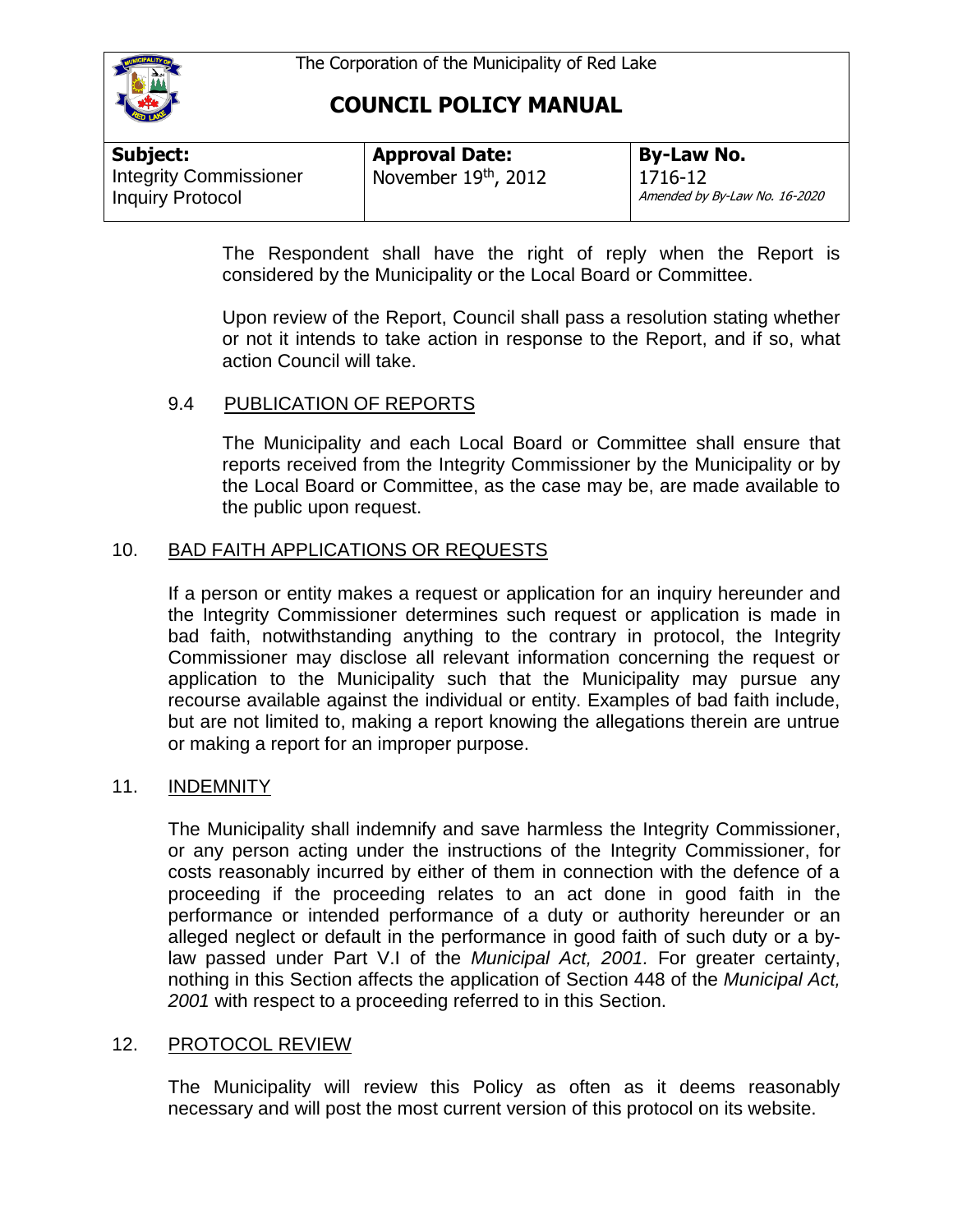



**Subject:**  Integrity Commissioner Inquiry Protocol

**Approval Date:** November 19th, 2012 **By-Law No.** 1716-12 Amended by By-Law No. 16-2020

Wishart

**Important Disclaimer:** this policy complies with the relevant provisions of the *Municipal Act, 2001*, SO 2001, c 25 (the "Act"). If you have any questions or concerns about this policy or how to implement it, please contact Wishart Law Firm LLP. Wishart Law Firm LLP is not responsible for the results of any edit to this policy other than as expressly authorized or directed by Wishart Law Firm LLP.

#### **© 2019, Wishart Law Firm LLP & Expertise for Municipalities (E4m)**

All rights reserved. No part of this work may be reproduced or copied in any form or by any means (graphic, electronic or mechanical, including photocopying, recording, taping or information and retrieval systems) without the written permission of Wishart Law Firm LLP. A licence is, however, given by Wishart Law Firm LLP to any municipality that has purchased a copy of this work to print, copy, save, or post on its official website for its own use only and such Municipality may not repurpose or resell the work in any way.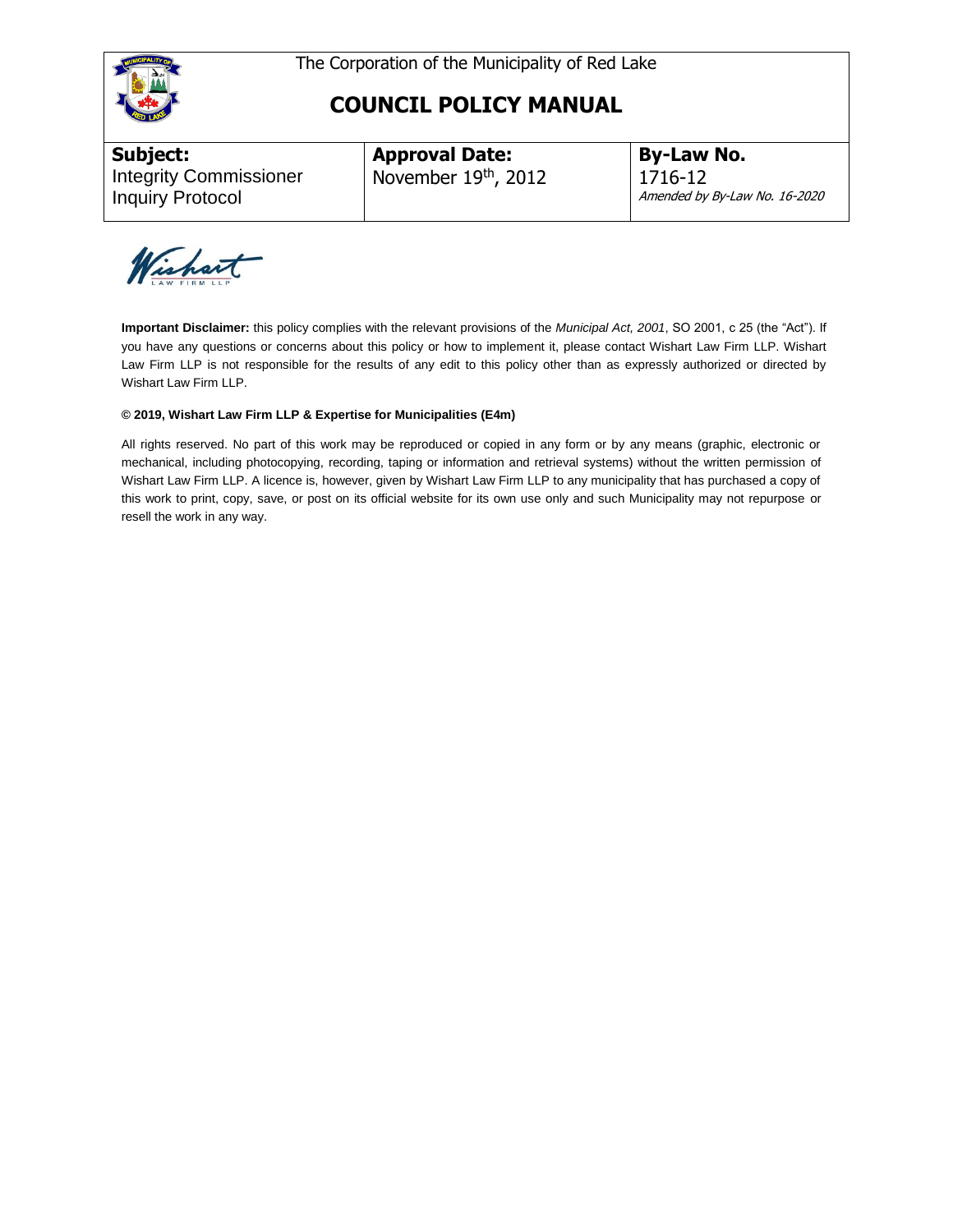

Schedule "A"

#### **Integrity Commissioner Request for Inquiry Code of Conduct Members of Council, Local Boards and Committees**

| This form will be used to request the Integrity  | Submit completed Inquiry in a sealed envelope to: |
|--------------------------------------------------|---------------------------------------------------|
| Commissioner to conduct an Inquiry of an alleged |                                                   |
| Code of Conduct contravention                    | <b>Integrity Commissioner</b>                     |
|                                                  | <b>Request for Inquiry re: Code of Conduct</b>    |
|                                                  |                                                   |
|                                                  | Paul S. Heayn                                     |
|                                                  | 41 Clearwater Crescent                            |
|                                                  | Dryden, Ontario P8N 3H8                           |
|                                                  | or by email to psheayn@drytel.net                 |
|                                                  |                                                   |
|                                                  |                                                   |
|                                                  |                                                   |

#### **Requestor's Information**

| Last Name:             | First Name:                                            |
|------------------------|--------------------------------------------------------|
| <b>Street Address:</b> | Municipality:                                          |
| Postal Code:           | Telephone:                                             |
| Email Address:         | Name of Member of Council or Local Board or Committee: |

#### **Details of Alleged Code of Conduct Contravention**

Date(s) of alleged Code of Conduct contravention:

Provision(s) of Code of Conduct allegedly contravened:

Facts constituting the alleged Code of Conduct contravention (please use separate pages if required:

Name(s) and contact information of any witnesses:

 $\Box$  I agree to release my identity with regards to this request

 $\Box$  I do NOT agree to release my identity with regards to this request

| Signature | Date |
|-----------|------|
|           |      |

Year/Month/Day

### **For Office Use Only**

| Date Received  | <b>Request Number</b> | Comments |
|----------------|-----------------------|----------|
| Year/Month/Day |                       |          |

*Personal information contained on this form is collected under the authority of the Municipal Freedom of Information and Protection to Privacy Act and will be used for the purpose of requesting an inquiry. The Clerk has the authority to amend this form from time to time as deemed necessary, without requiring an amendment to the original by-law.* 

*Integrity Commissioner Request for Inquiry Code of Conduct for Members of Council, Local Boards and Committees – March, 2020*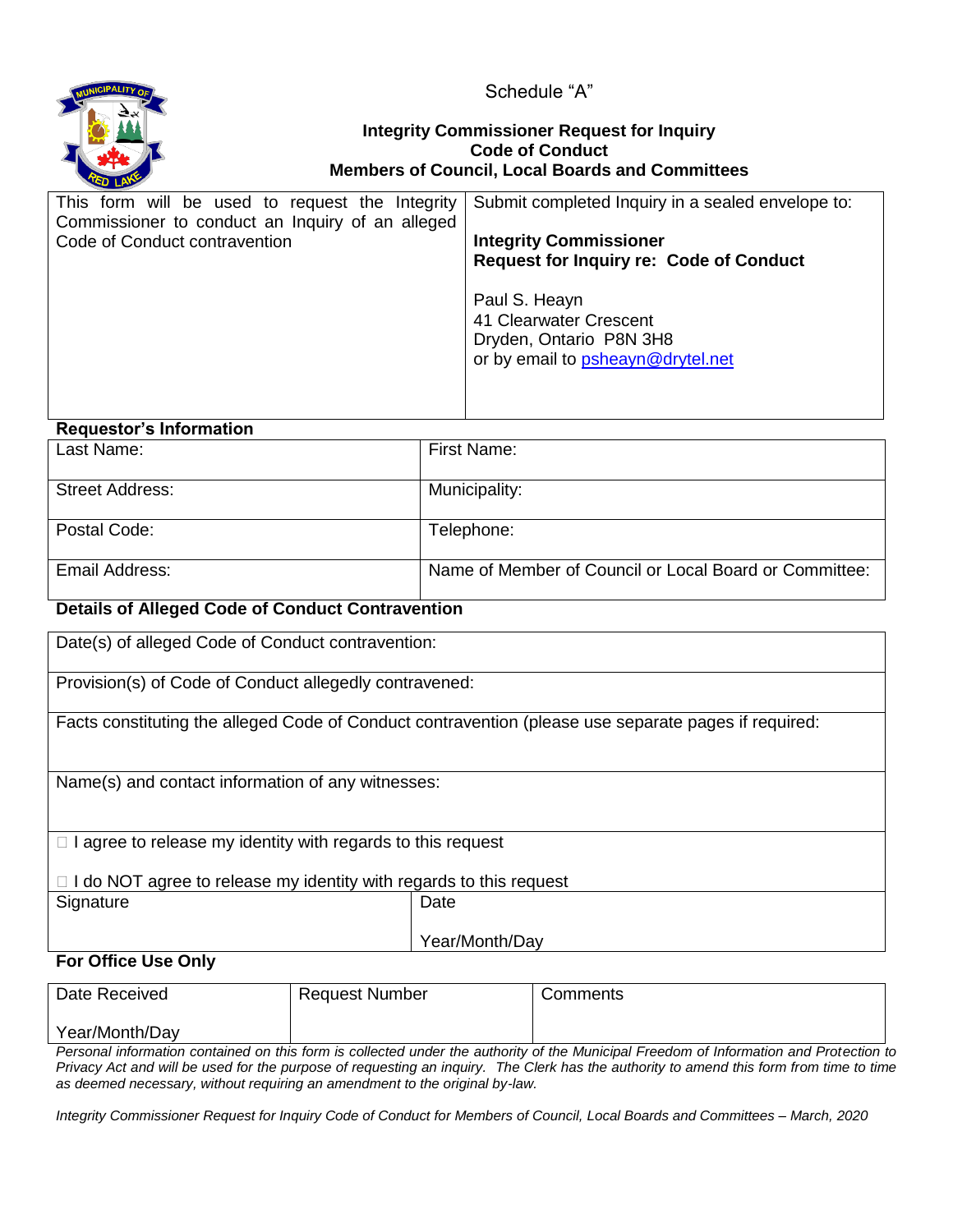Schedule "B"



# **Integrity Commissioner Application for Inquiry**

### **Municipal Conflict of Interest Act**

# **Members of Council, Local Boards and Committees**

| This form will be used to request the Integrity | Submit completed Inquiry in a sealed envelope    |
|-------------------------------------------------|--------------------------------------------------|
| Commissioner to conduct an Inquiry of an        | to:                                              |
| alleged Municipal Conflict of Interest Act      |                                                  |
| contravention (Sections 5, 5.1 or 5.2)          | <b>Integrity Commissioner</b>                    |
|                                                 | Municipal Conflict of<br>Request for Inquiry re: |
|                                                 | <b>Interest Act</b>                              |
|                                                 |                                                  |
|                                                 | Paul S. Heayn                                    |
|                                                 | 41 Clearwater Crescent                           |
|                                                 | Dryden, Ontario P8N 3H8                          |
|                                                 | or by email to psheayn@drytel.net                |
|                                                 |                                                  |

# **AFFIDAVIT OF** (insert full name) \_\_\_\_\_\_\_\_\_\_\_\_\_\_\_\_\_\_\_\_\_\_\_\_\_\_\_\_\_\_\_\_\_\_\_\_\_\_\_\_\_\_\_\_\_\_\_\_\_\_\_\_\_\_

| I, (insert full name) | of the (insert City, Town etc.) |
|-----------------------|---------------------------------|
|-----------------------|---------------------------------|

\_\_\_\_\_\_\_\_\_\_\_\_\_\_\_\_\_\_\_\_\_\_\_\_\_\_\_ (Municipality of residence) \_\_\_\_\_\_\_\_\_\_\_\_\_\_\_\_\_\_\_\_\_\_\_\_\_\_\_\_\_\_\_

in the Province of Ontario.

# **MAKE OATH AND SAY (or AFFIRM)**

- 1. I have personal knowledge of the facts as set out in the affidavit, because: (insert reasons e.g. I worked for/I attended a meeting at which etc.)
- 2. I have reasonable and probable grounds to believe a Member, namely: \_\_\_\_\_\_\_\_\_\_\_\_\_\_\_

(specify name of Member) has contravened section  $(s)$  [20]  $\frac{1}{s}$  [30]  $\frac{1}{s}$  [30]  $\frac{1}{s}$  [30]  $\frac{1}{s}$  [30]  $\frac{1}{s}$  [30]  $\frac{1}{s}$  [30]  $\frac{1}{s}$  [30]  $\frac{1}{s}$  [30]  $\frac{1}{s}$  [30]  $\frac{1}{s}$  [30]  $\frac{1}{s}$  [3

(specify Sections 5, 5.1 or 5.2 of the *Municipal Conflict of Interest Act, RSO 1990, c.M.50*. The particulars of which are as follows:

\_\_\_\_\_\_\_\_\_\_\_\_\_\_\_\_\_\_\_\_\_\_\_\_\_\_\_\_\_\_\_\_\_\_\_\_\_\_\_\_\_\_\_\_\_\_\_\_\_\_\_\_\_\_\_\_\_\_\_\_\_\_\_\_\_\_\_\_\_\_\_\_\_\_\_

*<sup>(</sup>if more room is required, attach and initial extra pages to set out the Statement of Facts in consecutively numbered paragraphs, with each paragraph being confined as far as possible to a particular Statement of Fact. Exhibits should be labelled Exhibit "A", "B" etc. and attached to this Affidavit).*